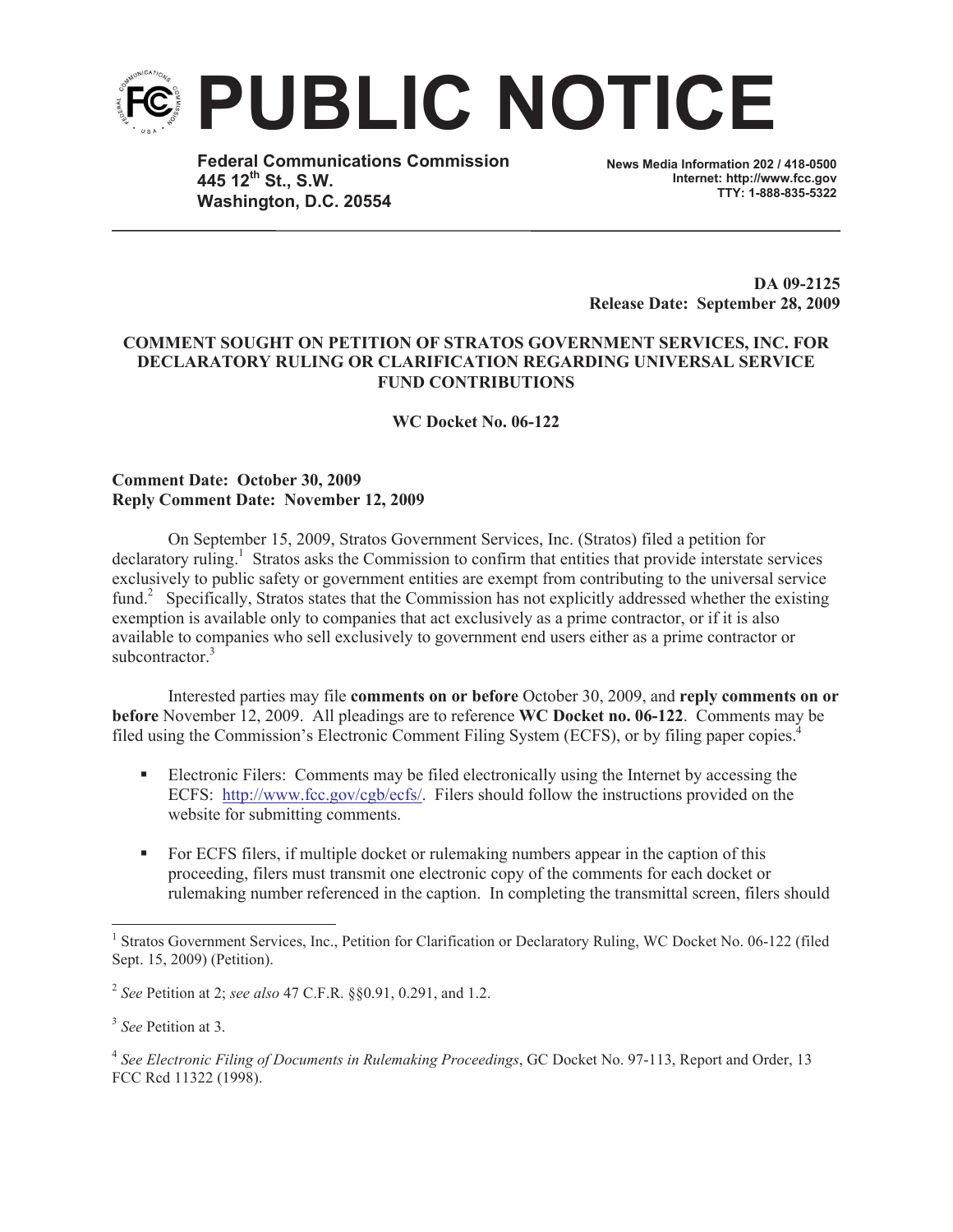include their full name, U.S. Postal Service mailing address, and the applicable docket or rulemaking number. Parties may also submit an electronic comment by Internet e-mail. To get filing instructions, filers should send an e-mail to  $ecfs@fcc.gov$ , and include the following words in the body of the message, "get form." A sample form and directions will be sent in response.

• Paper Filers: Parties who choose to file by paper must file an original and four copies of each filing. If more than one docket or rulemaking number appears in the caption of this proceeding, filers must submit two additional copies for each additional docket or rulemaking number.

Filings can be sent by hand or messenger delivery, by commercial overnight courier, or by firstclass or overnight U.S. Postal Service mail (although we continue to experience delays in receiving U.S. Postal Service mail). All filings must be addressed to the Commission's Secretary, Office of the Secretary, Federal Communications Commission.

The Commission's contractor will receive hand-delivered or messenger-delivered paper filings for the Commission's Secretary at 236 Massachusetts Avenue, N.E., Suite 110, Washington, D.C. 20002. The filing hours at this location are 8:00 a.m. to 7:00 p.m. All hand deliveries must be held together with rubber bands or fasteners. Any envelopes must be disposed of before entering the building. Commercial overnight mail (other than U.S. Postal Service Express Mail and Priority Mail) must be sent to 9300 East Hampton Drive, Capitol Heights, MD 20743. U.S. Postal Service first-class, Express, and Priority mail should be addressed to 445 12th Street, S.W., Washington D.C. 20554.

People with Disabilities: To request materials in accessible formats for people with disabilities (Braille, large print, electronic files, audio format), send an e-mail to fcc504@fcc.gov or call the Consumer & Governmental Affairs Bureau at (202) 418-0530 (voice), (202) 418-0432 (tty).

## **In addition, one copy of each pleading must be sent to each of the following:**

- (1) The Commission's duplicating contractor, Best Copy and Printing, Inc., 445 12th Street, S.W., Room CY-B402, Washington, D.C. 20554, www.bcpiweb.com; phone: (202) 488-5300 fax: (202) 488- 5563;
- (2) Erica Myers, Telecommunications Access Policy Division, Wireline Competition Bureau, 445 12th Street, S.W., Room 5-B432, Washington, D.C. 20554; e-mail: Erica.Myers@fcc.gov; and
- (3) Antoinette Stevens, Telecommunications Access Policy Division, Wireline Competition Bureau, 445 12th Street, S.W., Room 5-B521, Washington, D.C. 20554; e-mail: Antoinette.Stevens@fcc.gov.

Filings and comments are also available for public inspection and copying during regular business hours at the FCC Reference Information Center, Portals II, 445 12th Street, S.W., Room CY-A257, Washington, D.C. 20554. They may also be purchased from the Commission's duplicating contractor, Best Copy and Printing, Inc., Portals II, 445 12th Street, S.W., Room CY-B402, Washington, D.C. 20554, telephone: (202) 488-5300, fax: (202) 488-5563, or via e-mail www.bcpiweb.com.

This matter shall be treated as a "permit-but-disclose" proceeding in accordance with the Commission's *ex parte* rules.<sup>5</sup> Persons making oral *ex parte* presentations are reminded that memoranda summarizing the presentations must contain summaries of the substance of the presentation and not

<sup>5</sup> 47 C.F.R. §§ 1.1200 *et seq*.